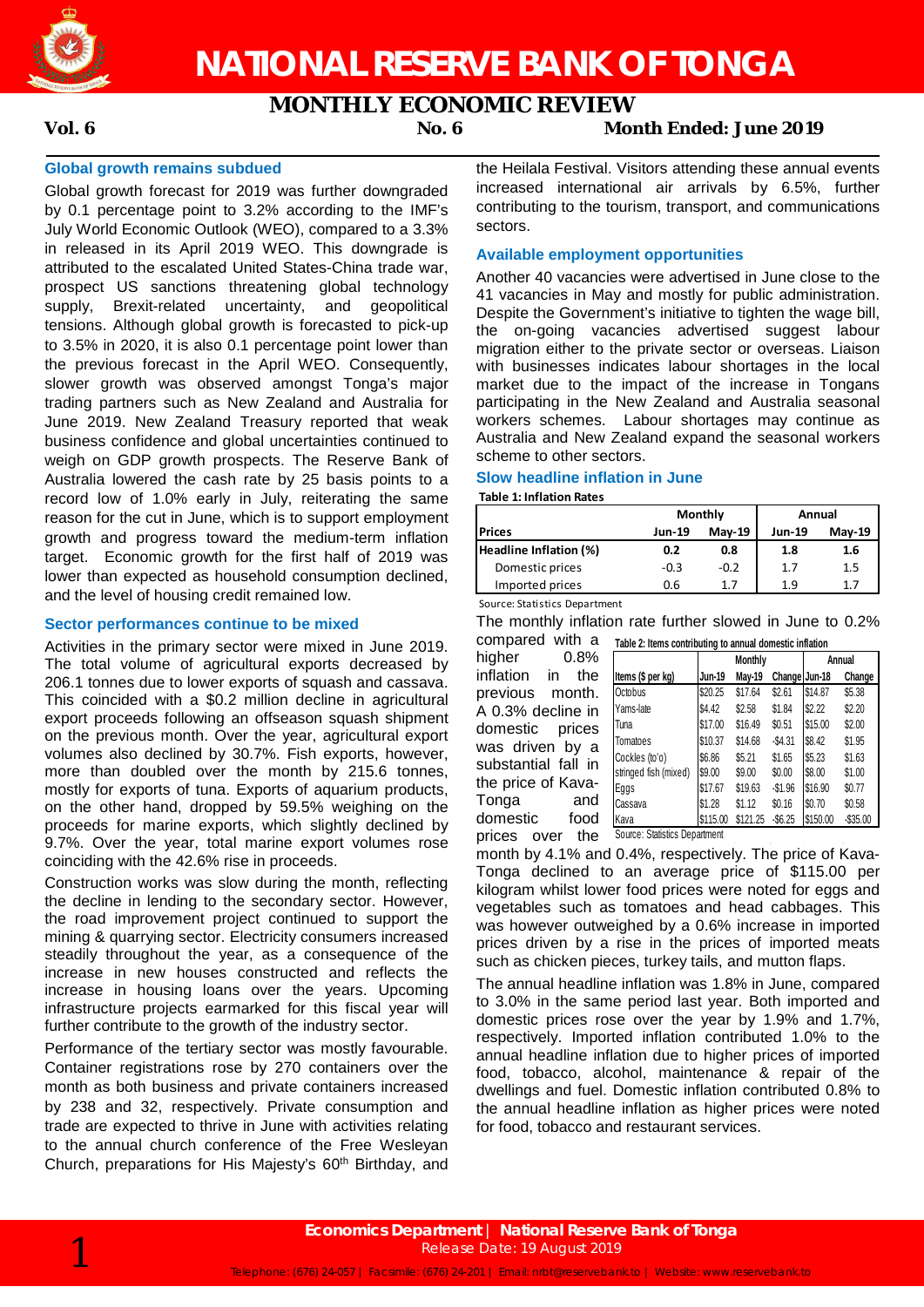

# **NATIONAL RESERVE BANK OF TONGA**

# **MONTHLY ECONOMIC REVIEW**

# **Vol. 6 No. 6 Month Ended: June 2019**

# **Major trading currencies strengthened against the TOP**

### **Table 3: Exchange Rates**

|                                        | Monthly       |               |          | Annual        |          |  |
|----------------------------------------|---------------|---------------|----------|---------------|----------|--|
|                                        | <b>Jun-19</b> | <b>Mav-19</b> | % Growth | <b>Jun-18</b> | % Growth |  |
| Nominal Effective Exchange Rate Index  | 91.8          | 92.4          | $-0.6$   | 90.9          | 1.0      |  |
| Real Effective Exchange Rate Index     | 106.3         | 106.8         | $-0.5$   | 105.3         | 0.9      |  |
| Source: National Reserve Bank of Tonga |               |               |          |               |          |  |

| Effective<br>The<br>Nominal     |         | Table 4: Bilateral Exchange Rates      |          |               |
|---------------------------------|---------|----------------------------------------|----------|---------------|
| (NEER)<br>Exchange Rate         |         | <b>Jun-19</b>                          | $May-19$ | <b>Jun-18</b> |
| declined<br>June<br>index<br>in | USD/TOP | 0.4394                                 | 0.4353   | 0.4397        |
| 2019<br>due<br>to<br>an         | AUD/TOP | 0.6274                                 | 0.6300   | 0.5985        |
| appreciation of the NZD,        | NZD/TOP | 0.6559                                 | 0.6689   | 0.6515        |
|                                 | FJD/TOP | 0.9437                                 | 0.9445   | 0.9211        |
| AUD, FJD, JPY & EUR             | JPY/TOP | 47.3388                                | 47.6849  | 48.6418       |
| against the TOP. The Real       | GBP/TOP | 0.3467                                 | 0.3451   | 0.3365        |
| Effective Exchange Rate         | EUR/TOP | 0.3864                                 | 0.3909   | 0.3805        |
| (REER)<br>also<br>decreased     | CNY/TOP | 3.0218                                 | 3.0044   | 2.9139        |
| divina<br>the menth<br>$\sim$   |         | Source: National Peserve Rank of Tonga |          |               |

during the month as Source: National Reserve Bank of TongaTonga's inflation rate is lower compared to some of its major trading partners. Annually, both the REER and NEER rose, which may impact the international competitiveness of exported goods and services.

## **Higher overall balance due to official transfer receipts**

**Table 5: Foreign Reserves**

|                                  | Monthly       |       |                   | Annual |          |  |
|----------------------------------|---------------|-------|-------------------|--------|----------|--|
|                                  | <b>Jun-19</b> |       | May-19 % Growth I | Jun-18 | % Growth |  |
| Foreign Reserves (\$ in million) | 484.3         | 468.3 | 3.4               | 468.7  | 3.3      |  |
| Import Coverage (months)         |               | 7.9   |                   | 8.0    |          |  |
|                                  |               |       |                   |        |          |  |

Source: National Reserve Bank Tonga

Official foreign reserves rose by \$16.0 million in June 2019 to \$484.3 million, equivalent to 8.1 months of imports cover, as expected funds for budgetary support were received prior to the closing of the fiscal year.

| <b>Overseas Exchange Transactions</b> |         |                |          |               |               |          |  |
|---------------------------------------|---------|----------------|----------|---------------|---------------|----------|--|
|                                       |         | <b>Monthly</b> |          |               |               |          |  |
|                                       | Jun-19  | $May-19$       | % Growth | <b>Jun-19</b> | <b>Jun-18</b> | % Growth |  |
| <b>Overall Balance</b>                | 16.0    | 4.1            | 290.5    | 15.6          | 60.9          | $-74.4$  |  |
| <b>Current Account</b>                | 8.6     | 5.1            | 69.6     | $-13.9$       | 21.0          | $-166.3$ |  |
| Merchandise Trade                     | $-35.5$ | $-36.3$        | $-2.4$   | $-424.4$      | $-386.1$      | 9.9      |  |
| Services                              | 4.0     | 0.3            | 1190.4   | 32.2          | 32.3          | $-0.2$   |  |
| Income                                | $-16.0$ | 2.5            | $-734.9$ | $-2.4$        | $-7.7$        | $-68.3$  |  |
| <b>Transfers</b>                      | 56.1    | 38.6           | 45.5     | 380.7         | 382.5         | $-0.5$   |  |
| <b>Capital Account</b>                | 9.1     | 4.7            | 93.7     | 42.1          | 40.6          | 3.7      |  |
| <b>Financial Account</b>              | $-1.7$  | $-5.7$         | $-70.1$  | $-12.6$       | $-0.7$        | 1646.6   |  |

**Table 6: Overseas Exchange Transactions**

Source: Banking Systems

The overall Overseas Exchange Transactions (OET) balance edged higher in June 2019, as a result of the receipt of budget support and government projects, totaling to \$40.4 million. Other receipts such as interbank<br>receipts and services for construction and construction and telecommunication also rose. These outweighed the decline in receipts from private transfers, travel, and exports. At the same time, payments for investments abroad of \$11.2 million and dividends of \$6.8 million contributed to the increase in total payments.

In year ended terms, the OET balance surplus lowered due to higher outflows from the current and financial accounts. Higher payments were noted for goods & services, offshore investment, and interbank transfers.

These outflows outpaced the rise in receipts from travel, income, and official receipts.

# **Broad money expanded**

| <b>Table 7: Broad Money</b> |               |               |        |          |     |  |
|-----------------------------|---------------|---------------|--------|----------|-----|--|
|                             |               | Monthly       |        | Annual   |     |  |
|                             | <b>Jun-19</b> | <b>Mav-19</b> | Jun-18 | % Growth |     |  |
| Broad money (\$ in million) | 600.1         | 584.8         | 2.6    | 575.4    | 4.3 |  |
| Net Foreign Asset           | 506.3         | 488.8         | 3.6    | 485.3    | 4.3 |  |
| Net Domestic Asset          | 94.2          | 96.4          | $-2.3$ | 90.3     | 4.4 |  |

Source: Banking System, National Reserve Bank of Tonga

Net foreign assets hiked in response to the rising foreign reserves in June, thus further expanding Broad Money. Meanwhile, net domestic assets declined over the month, due mainly to higher government deposits, although it increased over the year, mainly on higher credit to the private sector.

## **Liquidity declined in June**

| Table 8: Reserve money        |                                 |       |                 |       |                 |  |
|-------------------------------|---------------------------------|-------|-----------------|-------|-----------------|--|
|                               | <b>Monthly</b><br><b>Annual</b> |       |                 |       |                 |  |
|                               | Jun-19                          |       | May-19 % Growth |       | Jun-18 % Growth |  |
| Reserve money (\$ in million) | 302.2                           | 311.0 | $-2.8$          | 317.7 | -4.9            |  |
| .                             |                                 |       |                 |       |                 |  |

Source: Banking System, National Reserve Bank of Tonga

Liquidity in the banking system fell over the month and year by \$8.8 million (2.8%) and \$15.5 million (4.9%) respectively to \$302.2 million. These were mostly driven by the decline in the exchange settlement accounts mainly on withdrawals for investments abroad, and to cater for the June festivities. The required reserves also fell supporting the monthly decline. The banks' total loans to deposit ratio fell from 78.7% to 77.9% over the month, reflecting declining loans against increasing deposits.

# **Credit remained high despite the slight decline**

| Monthly<br>Annual |               |                                                            |        |                                |  |  |
|-------------------|---------------|------------------------------------------------------------|--------|--------------------------------|--|--|
| <b>Jun-19</b>     | <b>Mav-19</b> | % Growth                                                   | Jun-18 | % Growth                       |  |  |
| 486.3             | 487.3         | $-0.2$                                                     |        | 8.7                            |  |  |
| 226.9             | 227.9         | $-0.4$                                                     |        | 13.5                           |  |  |
| 257.7             | 257.8         | $-0.1$                                                     |        | 4.0                            |  |  |
| 0.4               | 0.3           | 34.1                                                       |        | $-52.6$                        |  |  |
|                   |               | Connect Bookley Contains Matters I Books on Book of Toront |        | 447.3<br>199.9<br>247.7<br>0.9 |  |  |

Source: Banking System, National Reserve Bank of Tonga

The total banks' lending slightly fell by 0.2% over the month yet increased over the year to \$486.3 million. The partial write off of non-performing business loan in the construction and tourism sector led the monthly movements. The decline in lending to the agricultural and fisheries sectors, and households also contributed to the monthly fall in lending. However, the expansion of lending to both businesses (transport, professional & other services & distribution) and household (housing and other personal loan) drove the 8.7% annual growth. This is lower than the previously anticipated 13% annual growth and is mainly due to delays and cancellation of some projects, coupled with few debts written off. However, the excess liquidity in the banking system remains and there is still available capacity for further lending.